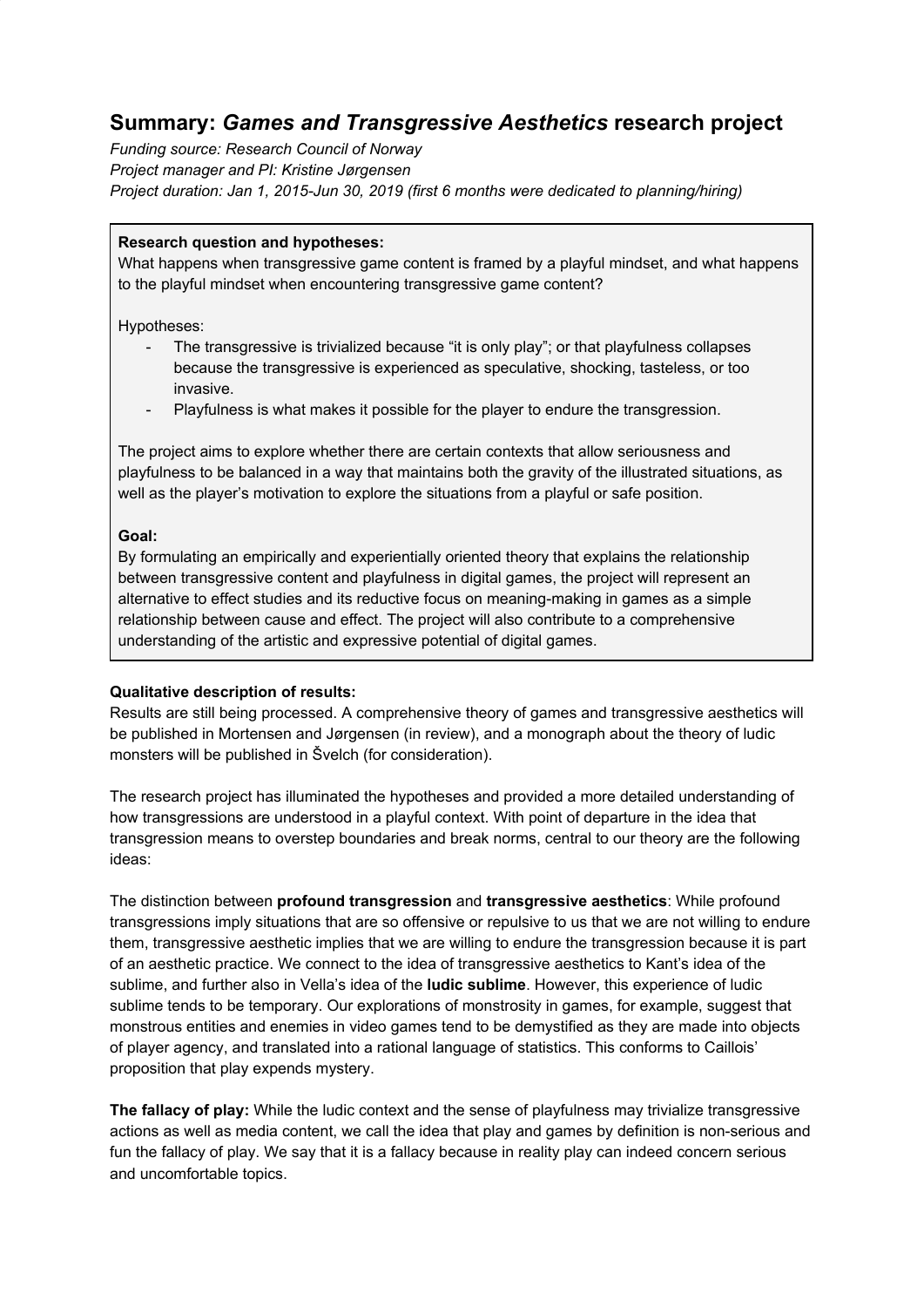However, this is not to say that playfulness is immune to transgressions: There are indeed situations where the sense of playfulness disappears. When players feel that their sensibilities are being challenged, they may either quit playing, or they may find techniques that help them endure the sense of transgression. In our data we identified four main situations in which players experience that the sense of transgression is mitigated:

- When they enter a telic metamotivational state: What Anders Frank calls "gamer mode"
- When transgressive content is being presented repeatedly, and the player is desensitized
- In the context of humour, absurdity, exaggeration
- When the context provide a sense of meaningful discomfort
- When the player can distract themselves from the discomfort of transgressions

The sense of transgression is based on social norms, conventions, as well as subjective preferences and sensibilities. We also find that it is important to separate between whether players can be considered **transgressors** or **transgressees**: in other words, whether they are the ones transgressing, or whether they are the victim of transgressions either by the game or by other players.

## **What did we promise?**

In the original proposal, we promised 10 articles on specific topics. After expanding the project to another postdoc and decreasing the PI's position to 50% from Aug 2016, the number of articles were increased to 13. We also promised to deliver 1 monograph, 1 anthology, 1 PhD thesis, and 3 master theses.

As of now, we have only 5 articles, but we also have 2 full conference papers accepted. We have however increased the number of monographs to 2. We have delivered the anthology, which will be published Dec 2018. We also expect to submit 3 additional articles before the end of the project. Two master theses have been defended; one is still in development. The PhD thesis will be submitted in June 2019. See below for a complete list:

With the exception of two (in grey), we have covered all topics that were indicated in the proposal:

WP1-1) An article presenting a typology of transgressive games

- monograph chapter
- anthology chapters (Pötzsch, Mortensen/Navarro-Remesal)
- Jørgensen 2016a

WP1-2) A comparative article on the transgressive in games and other media

- WP2-1) An article that presents results from the ethnographic forum studies
	- Bjørkelo (in review): "Elves are Jews with pointy ears and gay magic"
	- Bjørkelo: (in development)
- WP2-2 and 2-3) Two articles that present results from collected data
	- Jørgensen 2016b
	- Anthology chapter (Jørgensen)
	- Švelch (in development)

# WP2-4) A statement article about how to understand transgressive games

# - monograph chapter

WP3-1) An article on the impact of the results on understanding games as an environment for learning through experience

WP3-2 and 3-3) Two articles on the relationship between the playful and the transgressive

- monograph chapter
- anthology chapter (Stenros)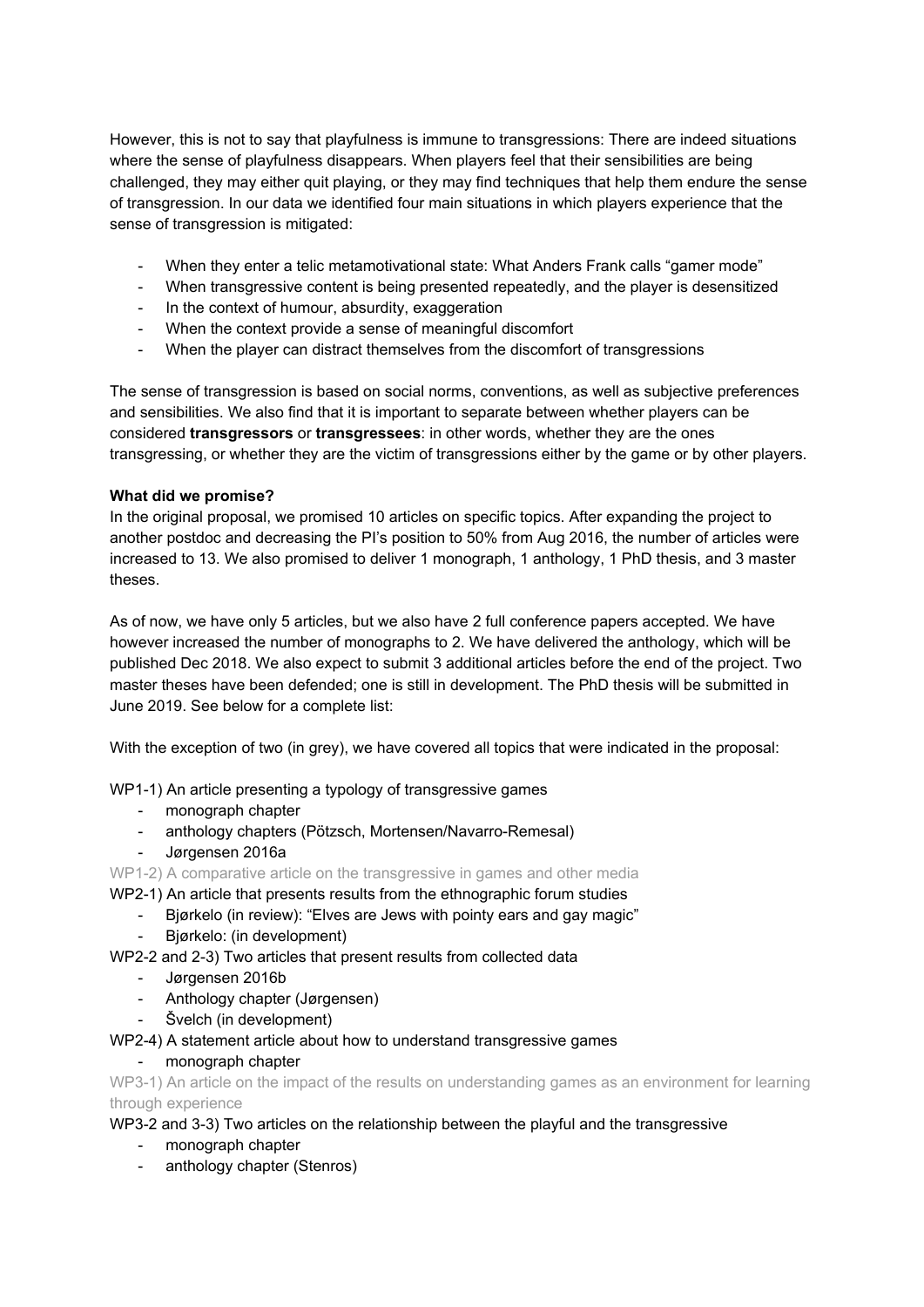Švelch 2018c

WP3-4) An article on the boundary between the thought-provoking and speculative in transgressive game content

- monograph chapter
- anthology chapter (Jørgensen)
- Švelch 2018c

WP3-5) An article on the impact of the results on understanding games as a medium and as art (PhD student)

- monograph chapter

WP3-6) An article on the societal impact of the results

- monograph chapter

WP3-7) An article that discusses what it is that makes players continue playing when encountering transgressive content

- monograph chapter
- anthology chapter (Jørgensen, Bjørkelo)

## 3 master theses

- Hanssen: *Ethics in The Walking Dead. A qualitative study of user experiences of the videogame The Walking Dead*
- Buer: *The Impact of Interface and Gameworld Design on Player Experience. The case of Metal Gear Solid 5: The Phantom Pain*
- Lipicnik: in progress

## 1 PhD thesis

- Bjørkelo has a delay in his progression and will deliver his thesis in June 2019. Original date was Jan 7, 2019.

#### Monographs:

- 1. Mortensen, T.E., Jørgensen, K. (in review). *The Paradox of Transgression in Games*. In review for MIT Press.
- 2. Švelch, J. (under consideration): *Player versus monster: From horror to fodder and back*. Proposal with sample chapters requested by editors of the *Playful Thinking* series (MIT Press), and will be delivered by Jun 2019

#### Anthology:

1. Jørgensen, K. & Karlsen, F. (in press). *Transgression in Games and Play*. MIT Press. *Contributors:* Jaakko Stenros, Torill Elvira Mortensen and Victor Navarro-Remesal, Holger Pötzsch, John R. Sageng, Mia Consalvo, Hanna Wirman and Rhys Jones, Tanja Sihvonen and Jaakko Stenros, Kristian A. Bjørkelo, Tomasz Z. Majkowski, Ragnhild Tronstad, Alan Meades, Kelly Boudreau, Faltin Karlsen, Kristine Jørgensen.

#### Journal articles and chapters in research collections:

- 1. Bjørkelo, K.A. (in review): "Elves are Jews with pointy ears and gay magic".
- 2. Švelch, J. (forthcoming): "Always Already Monsters: Bioshock's "Splicers" as Computational Others". In Bockwoldt, J., Hammar, E., Pötzsch, H., Beyer, C. (eds.). *Manufacturing Monsters*. Special issue of the *Nordlit* journal.
- 3. Jørgensen, K. (forthcoming). "Understanding War Game Experiences: Applying Multiple Player Perspectives to Game Analysis», in Hammond, P., Pötzsch, H. (eds.). *War Games: Memory, Militarism, and the Subject of Play.* Bloomsbury.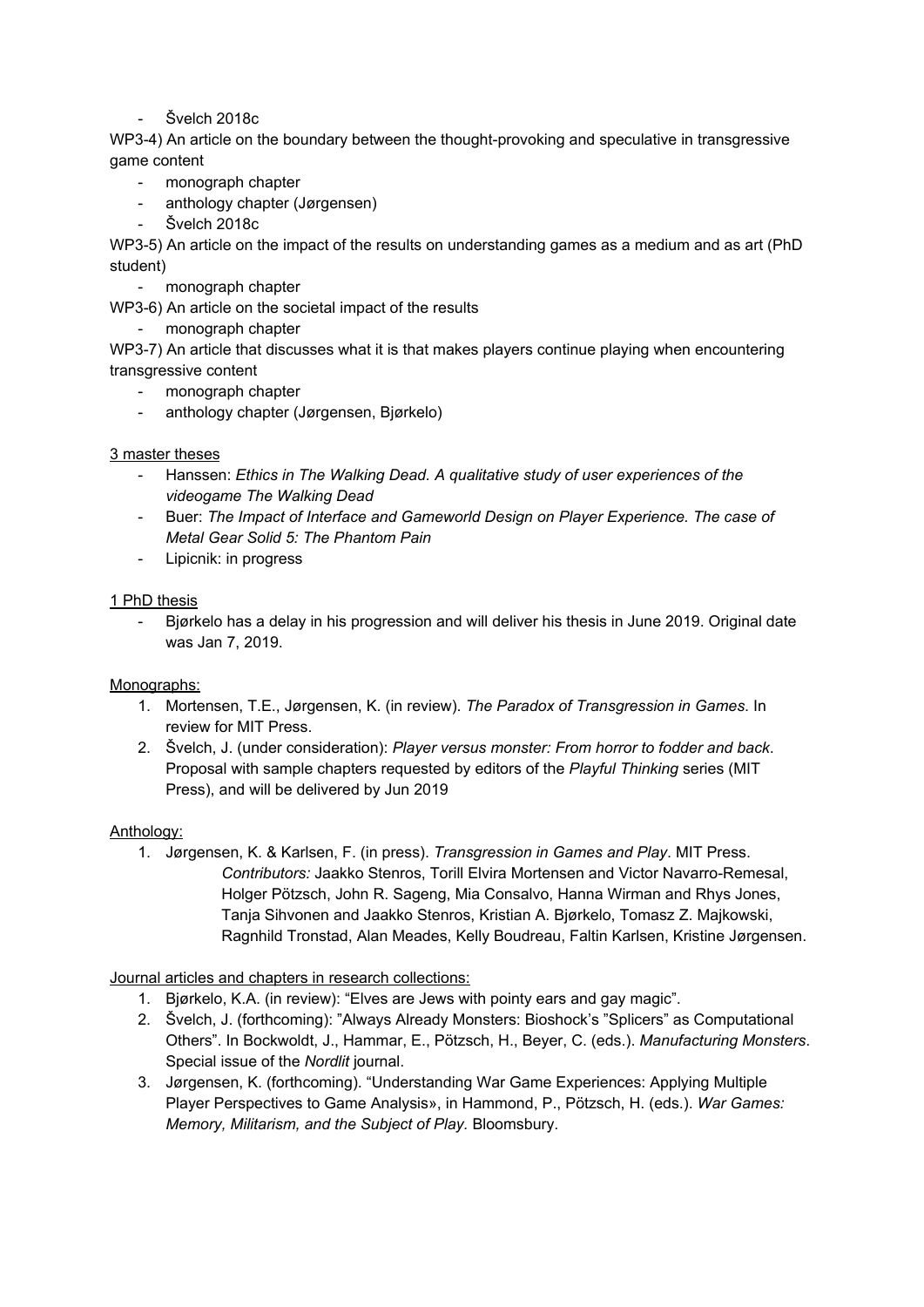- 4. Jørgensen, K. (in press). "Dead Rising and the Gameworld Zombie", in Webley, S.J., Zackariasson, P. (eds.): *The Playful Undead and Video Games*. *Critical Analyses of Zombies and Gameplay*. Routledge.
- 5. Jørgensen, K. (2016b): "The Positive Discomfort of Spec Ops: The Line." *Game Studies* vol 16, issue 2.

# Conference full papers:

- 1. Bjørkelo, K.A., Jørgensen, K*.* (2018). "The Asylum Seekers Larp: The Positive Discomfort of Transgressive Realism". Full paper accepted for *DiGRA Nordic 2018,* Bergen.
- 2. Švelch, J. (2018c). "Encoding monsters: 'Ontology of the enemy' and containment of the unknown in role-playing games". Paper presented at *Philosophy of Computer Games Conference 2018*, Copenhagen.

# In development:

- 1. Bjørkelo, K.A. (Journal article that sums up forum findings)
- 2. Švelch, J. *Is the Alien cheating?: Reception of monstrous AI in Alien: Isolation.* Article in progress, based on a previous conference paper.
- 3. Švelch. J. *Living up to the lore: On the reception of video game monsters*. Article in progress, based on discussion forum and focus group material, preliminary version presented at DiGRA Nordic 2018.

## **Conferences:**

We estimated to attend a minimum of three conferences a year for the duration of the project where we could either present papers or organize panels/workshops. We have as of now presented 16 papers. We have also organized five workshops/panels at different conferences. Following the plan for organizing a conference in late 2018, we are organizing DiGRA Nordic in Bergen in November 2018.

#### Conference papers:

- 1. Bjørkelo, K.A., Jørgensen, K*.* (2018). "The Asylum Seekers Larp: The Positive Discomfort of Transgressive Realism". Full paper accepted for *DiGRA Nordic 2018,* Bergen.
- 2. Mortensen, T., Jørgensen, K. (2018). "Transgressive Game Content and Emotional Response. Excerpt from The Paradox of Transgression in Games". *Norsk medieforskerkonferanse 2018,* Bodø.
- 3. Bjørkelo, K.A. (2018b). "Approaching unsolicited, articulated emotional responses in online forums". *Norsk medieforskerkonferanse 2018,* Bodø.
- 4. Bjørkelo, K.A. (2018a). "Master and Slave Play and Game". Paper presented at *BDSM Workshop, DiGRA 2018.*
- 5. Švelch, J., Švelch, Jan (2018). "Who Creates Monsters. The Work of Enemy Design in Video Games." *Central and Eastern European Game Studies conference 2018, Prague*
- 6. Švelch, J. (2018e). "Spawn, Fight, Die, and Turn to Loot. A Reflection on Life Cycles of Video Game Monsters." *Central and Eastern European Game Studies conference 2018, Prague*
- 7. Švelch, J. (2018d). "Living up to the lore: On the reception of video game monsters". Full paper accepted for *DiGRA Nordic 2018*, Bergen.
- 8. Švelch, J. (2018c). "Encoding monsters: 'Ontology of the enemy' and containment of the unknown in role-playing games". Paper presented at *Philosophy of Computer Games Conference 2018*, Copenhagen.
- 9. Švelch, J. (2018b). "The unremarkable death of a ludic monster: Exploring the life cycles of video game enemies". Paper presented at *Death and Macabre Aesthetics in Games: The Third Annual Moscow Game Center Conference,* Moscow.
- 10. Švelch, J. (2018a). "Reading bestiaries and monster manuals: Sublime monstrosity and containment in (c)RPGs. *Society for Cinema and Media Studies Conference 2018*, Toronto.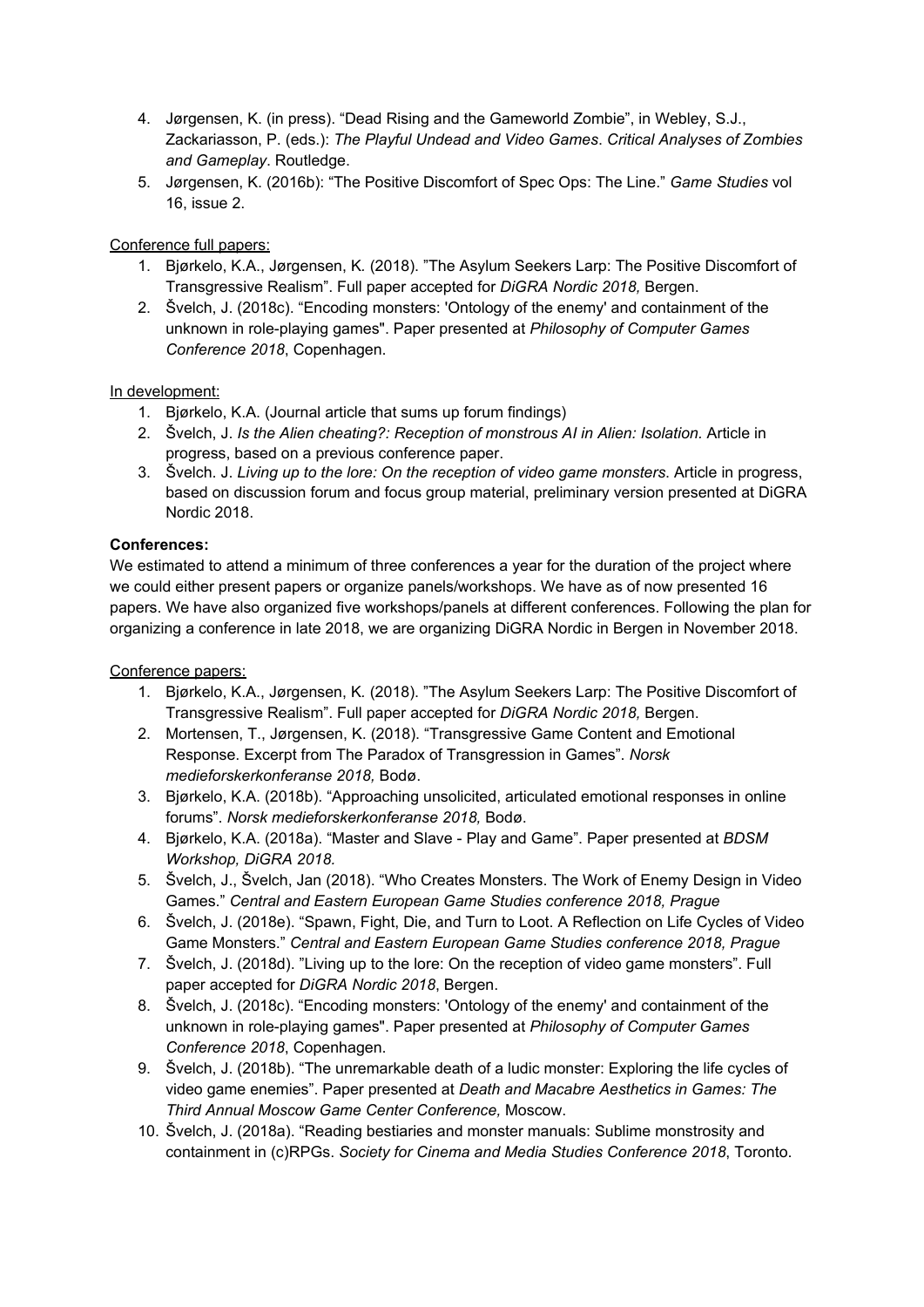- 11. Švelch, J. (2017b). "Is the Alien cheating?: Vernacular epistemologies of AI in Alien: Isolation". Paper presented at *AI and Games Workshop*, University of Cambridge, 2017.
- 12. Švelch, J. (2017a). "Paradoxes of video game monstrosity: The case of Bayonetta's transnational monsters". Paper presented at *Transnational Monsters Conference*, York.
- 13. Jørgensen, K. (2016a). "A Framework for Understanding Player Experiences with Controversial Game Content". Paper presented at *DiGRA/FDG 2016: The First Joint International Conference*, Dundee.
- 14. Bjørkelo, K.A. (2016). "A Safe Space for Race and Nation". Paper presented at *CEEGS 2016*, Lublin.
- 15. Bjørkelo, K.A. (2015). "Sympathy for the Gamer". Paper presented at *CEEGS 2015*, Krakow.
- 16. Jørgensen, K. (2015). "Playful Transgressions: On controversial content in digital games". Paper presented at the *Nordmedia Conference 2015*, Copenhagen.

Workshops and panels:

- *1. Upcoming panel: Monstrous Representations: The Politics of Monsters in Video Games* SCMS 2019, Seattle, USA Chairs: Jaroslav Švelch, Sarah Stang Speakers: Sarah Stang, Darshana Jayemanne, Stephanie Jennings, Jaroslav Švelch
- *2. Panel: Demystifying Video Game Monsters* SCMS 2018, Toronto, Canada Chair: Jaroslav Švelch Speakers: Daniel Vella, Sarah Christina Ganzon, Carly Kocurek, Jaroslav Švelch
- *3. Games and Monstrosity Workshop* CEEGS 2017, Trnava, Slovakia Organizers: Jaroslav Švelch, Daniel Vella Speakers: Ivan Davidov, Francesca Borg Taylor, Marta Kania, Diana Melnic and Vlad Melnic, Magdalena Cielecka
- *4. Workshop: Transgressive Game Content: A Central and Eastern European Perspective* CEEGS 2015, Kraków, Poland Organizers: Kristine Jørgensen, Torill Elvira Mortensen Speakers: Holger Pötzsch, Bartek Schweiger, Tomasz Z. Majkowski, Kristian A. Bjørkelo, Joanna Plaszewska, Piotr Sterczewski, Vit Sisler.
- *5. Games and Transgressive Aesthetics Workshop* DiGRA 2015, Lüneburg, Germany Organizers: Kristine Jørgensen, Rune Klevjer, Torill Elvira Mortensen Speakers: Bartek Schweiger, Carl Therrien, Mitu Khandaker-Kokoris, Brian Schrank, Mark Johnson, Holger Pötzsch.

# **Seminars:**

The proposal stated that we would organize annual research seminars for all partners. We have organized a total of four seminars as well as this last evaluation meeting. According to the plan, we have also established a local research group, which has met 2-3 times every term.

- *1. Seminar: Existence and Emotion in Play* Media City Bergen, May 25, 2018 Organizer: Kristine Jørgensen Speakers: Doris C. Rusch, Torill Elvira Mortensen, Kristian A. Bjørkelo, Jaroslav Švelch, Faltin Karlsen, Erik Aarebrot
- *2. 3rd GTA Research Seminar: Researching the Transgressive Aspects of Gaming and Play Seminar*

Dipartmenti Arti, University of Bologna, May 22, 2017